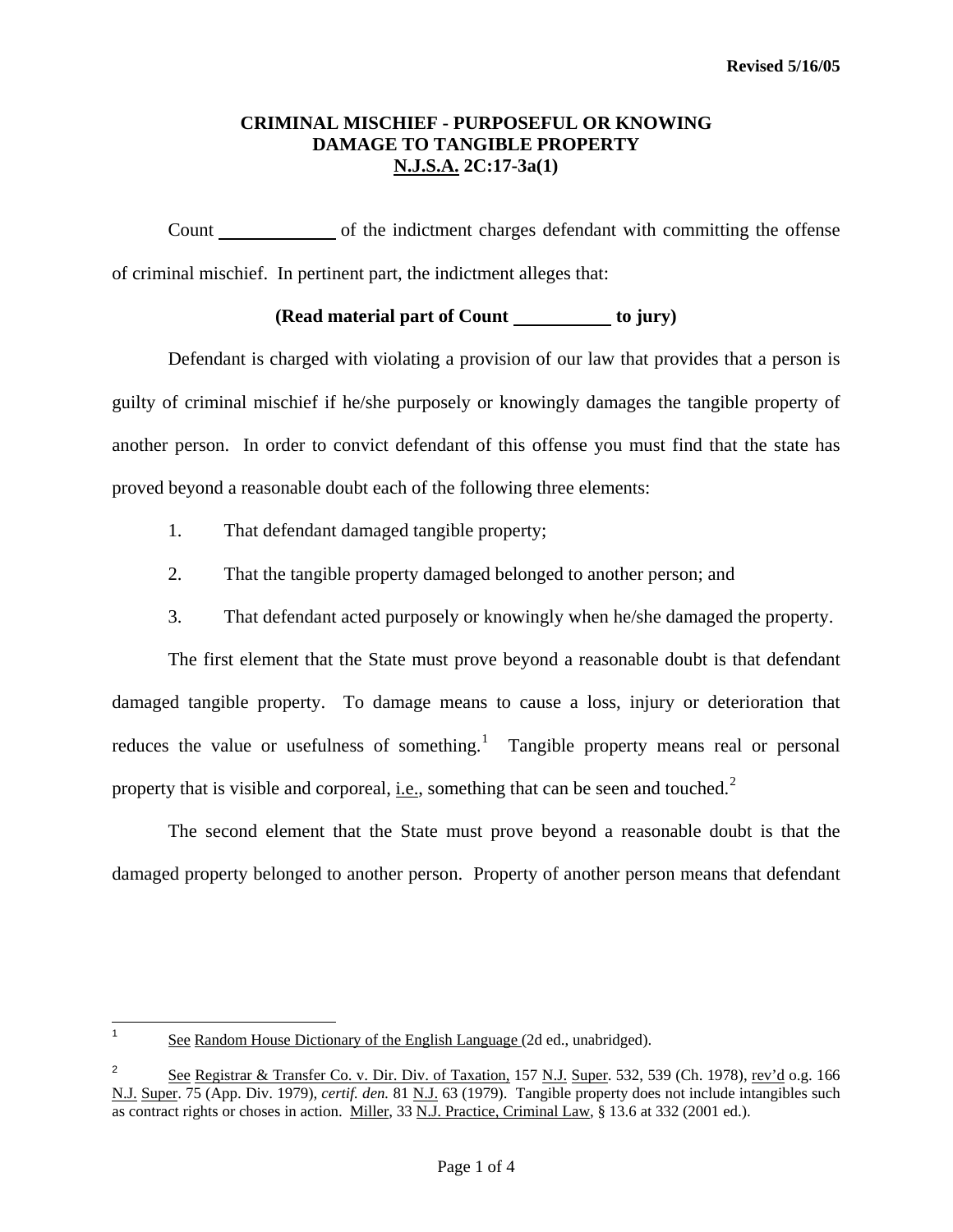## **CRIMINAL MISCHIEF - PURPOSEFUL OR KNOWING DAMAGE TO TANGIBLE PROPERTY (N.J.S.A. 2C:17-3a(1))**

is not the owner of the property damaged.<sup>[3](#page-0-2)</sup> In this case, the State alleges that the tangible property damaged was **(description)** of **(name)**.

 The third element that the State must prove beyond a reasonable doubt is that defendant acted purposely or knowingly when he/she damaged the property. A person acts purposely with respect to the nature of his/her conduct or a result thereof if it is his/her conscious object to engage in conduct of that nature or to cause such a result. A defendant acts purposely with respect to attendant circumstances if he/she is aware of the existence of such circumstances or believes or hopes that they exist.<sup>[4](#page-1-0)</sup> In other words, for you to find that defendant acted purposely, you must be satisfied that the State has proved beyond a reasonable doubt that it was defendant's purpose or conscious object to damage another person's tangible property.

 A person acts knowingly with respect to the nature of his/her conduct or the attendant circumstances if he/she is aware that his/her conduct is of that nature, or that such circumstances exist, or he/she is aware of a high probability of their existence. A person acts knowingly with respect to a result of his/her conduct if he/she is aware that it is practically certain that his/her conduct will cause such a result.<sup>[5](#page-1-1)</sup> Thus, for you to find that defendant acted knowingly, you must be satisfied that the State has proved beyond a reasonable doubt that defendant knew what he/she was doing and that defendant was aware that the nature of his/her conduct and the attendant circumstances were such as to make it practically certain that defendant's conduct would cause damage to another's tangible property.

<span id="page-1-2"></span><sup>-&</sup>lt;br>3 Where appropriate, charge that property of another includes property partly owned by defendant in which any other person has an interest which defendant is not privileged to infringe. See N.J.S.A. 2C:20-1h.

<span id="page-1-0"></span><sup>4</sup> See N.J.S.A. 2C:2-2b(1).

<span id="page-1-1"></span><sup>5</sup> See N.J.S.A. 2C:2-2b(2).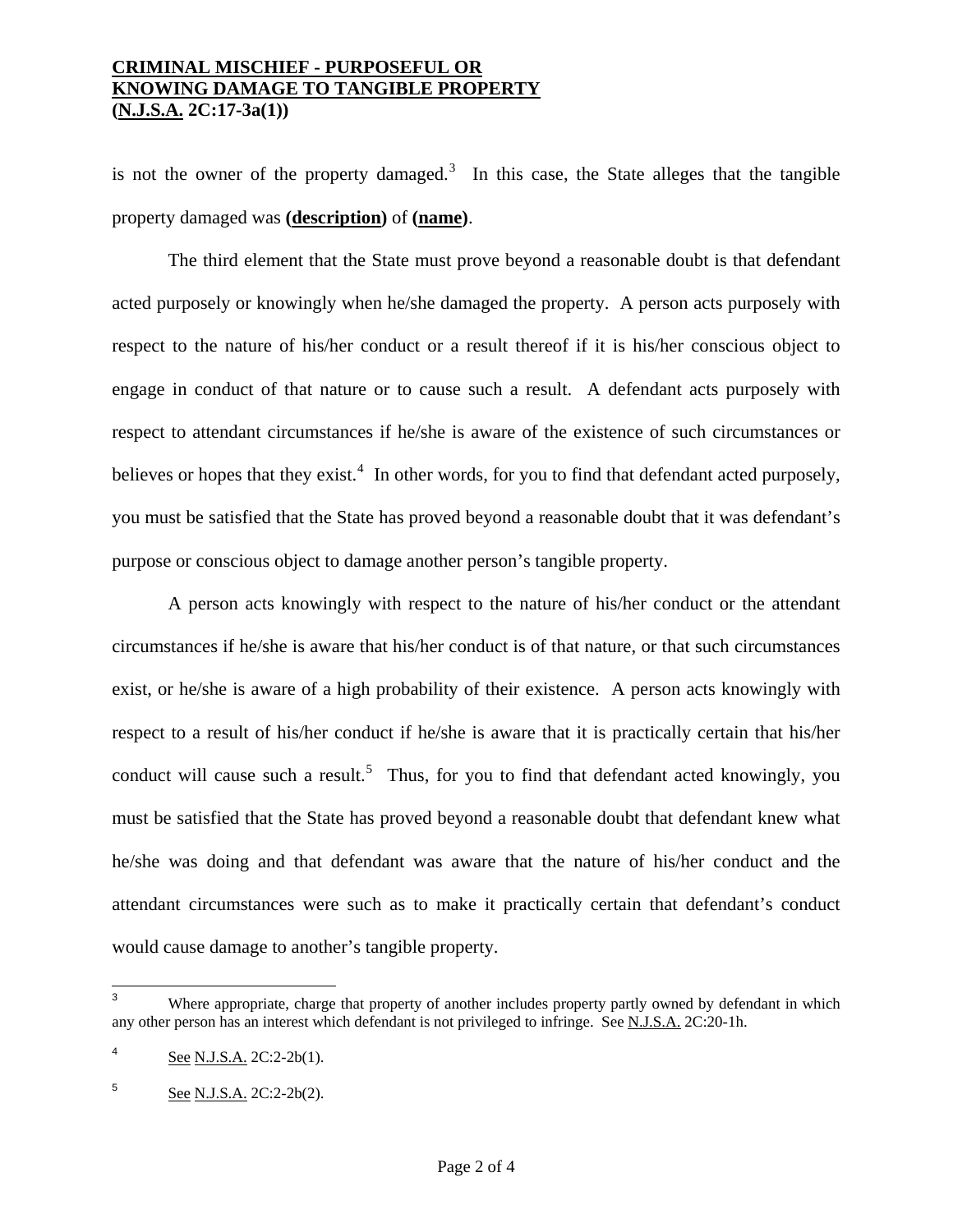## **CRIMINAL MISCHIEF - PURPOSEFUL OR KNOWING DAMAGE TO TANGIBLE PROPERTY (N.J.S.A. 2C:17-3a(1))**

 You should understand that purpose and knowledge are conditions of the mind. They cannot be seen. They can only be determined by inferences from conduct, words or acts. Therefore, it is not necessary for the State to produce witnesses to testify that defendant stated, for example, that he/she acted with purpose or knowledge when he/she did a particular thing. It is within your power to find that proof of purpose or knowledge has been furnished beyond a reasonable doubt by inference which may arise from the nature of the acts and the surrounding circumstances. The place where the acts occurred and all that was done or said by defendant preceding, connected with, and immediately succeeding the events in question are among the circumstances to be considered.

 If you find that the State has not proved beyond a reasonable doubt every element of the offense, you must find defendant not guilty. But if you determine that the State has proved every element of criminal mischief beyond a reasonable doubt, you must find defendant guilty of that offense.

#### **[GRADING]**

 If you find defendant guilty of criminal mischief, you must then go on to determine the extent of the pecuniary loss that defendant caused.<sup>[6](#page-1-2)</sup> Pecuniary loss means a financial or monetary loss suffered by the owner of the damaged property.<sup>[7](#page-2-0)</sup> The extent of the pecuniary loss

<sup>—&</sup>lt;br>6 There is also a form of criminal mischief that is not dependent on the amount of pecuniary loss suffered by the victim. This involves criminal mischief that causes "a substantial interruption or impairment of public communication, transportation, supply of water, gas, power, or other public service" and constitutes a third degree offense. See N.J.S.A. 2C:17-3b(1). When applicable, the jury should be instructed on this aspect of the statute instead of or in addition to the pecuniary loss issue. In such an instruction, the jury must be charged that a substantial interruption or impairment, etc., must be proved beyond a reasonable doubt by the State.

<span id="page-2-1"></span><span id="page-2-0"></span><sup>7</sup> In determining the extent of pecuniary loss, cost of repairs or other methods of proving damages in civil cases can be used. Cf., State v. Burks, 188 N.J. Super., 55, 60-61 (App. Div. 1983), *certif. den.*, 93 N.J. 285 (1983). For proving the value of a damaged item, the standard is fair market value at the time of the offense. See N.J.S.A. 2C:1-14m.